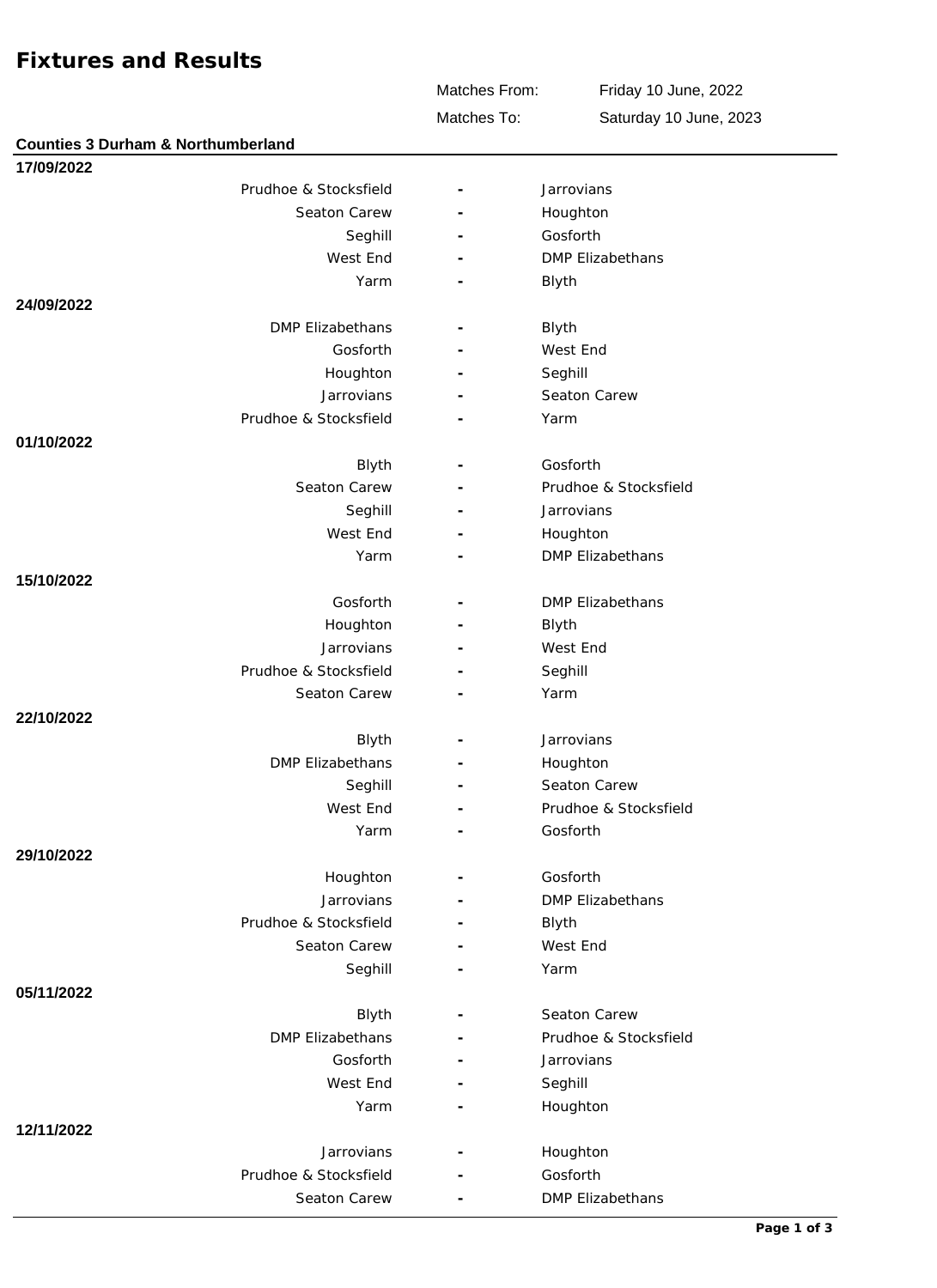## **Fixtures and Results**

|                         | Matches From:            | Friday 10 June, 2022    |
|-------------------------|--------------------------|-------------------------|
|                         | Matches To:              | Saturday 10 June, 2023  |
| Seghill                 | $\sim$                   | Blyth                   |
| West End                |                          | Yarm                    |
| 26/11/2022              |                          |                         |
| Blyth                   |                          | West End                |
| <b>DMP Elizabethans</b> |                          | Seghill                 |
| Gosforth                |                          | Seaton Carew            |
| Houghton                |                          | Prudhoe & Stocksfield   |
| Yarm                    |                          | Jarrovians              |
| 03/12/2022              |                          |                         |
| Blyth                   |                          | DMP Elizabethans        |
| Seaton Carew            |                          | Jarrovians              |
| Seghill                 |                          | Houghton                |
| West End                |                          | Gosforth                |
| Yarm                    |                          | Prudhoe & Stocksfield   |
| 10/12/2022              |                          |                         |
| <b>DMP Elizabethans</b> |                          | Yarm                    |
| Gosforth                |                          | Blyth<br>West End       |
| Houghton<br>Jarrovians  |                          | Seghill                 |
| Prudhoe & Stocksfield   |                          | Seaton Carew            |
| 07/01/2023              |                          |                         |
| Blyth                   |                          | Houghton                |
| <b>DMP Elizabethans</b> |                          | Gosforth                |
| Seghill                 |                          | Prudhoe & Stocksfield   |
| West End                |                          | Jarrovians              |
| Yarm                    |                          | Seaton Carew            |
| 14/01/2023              |                          |                         |
| Gosforth                |                          | Yarm                    |
| Houghton                |                          | <b>DMP Elizabethans</b> |
| Jarrovians              |                          | Blyth                   |
| Prudhoe & Stocksfield   |                          | West End                |
| Seaton Carew            |                          | Seghill                 |
| 28/01/2023              |                          |                         |
| Blyth                   | $\overline{\phantom{a}}$ | Prudhoe & Stocksfield   |
| <b>DMP Elizabethans</b> |                          | Jarrovians              |
| Gosforth                |                          | Houghton                |
| West End                |                          | Seaton Carew            |
| Yarm                    | $\overline{\phantom{a}}$ | Seghill                 |
| 11/02/2023<br>Houghton  |                          | Yarm                    |
| Jarrovians              |                          | Gosforth                |
| Prudhoe & Stocksfield   |                          | DMP Elizabethans        |
| Seaton Carew            |                          | Blyth                   |
| Seghill                 |                          | West End                |
| 18/02/2023              |                          |                         |
| Blyth                   | $\overline{\phantom{a}}$ | Seghill                 |
| DMP Elizabethans        |                          | Seaton Carew            |